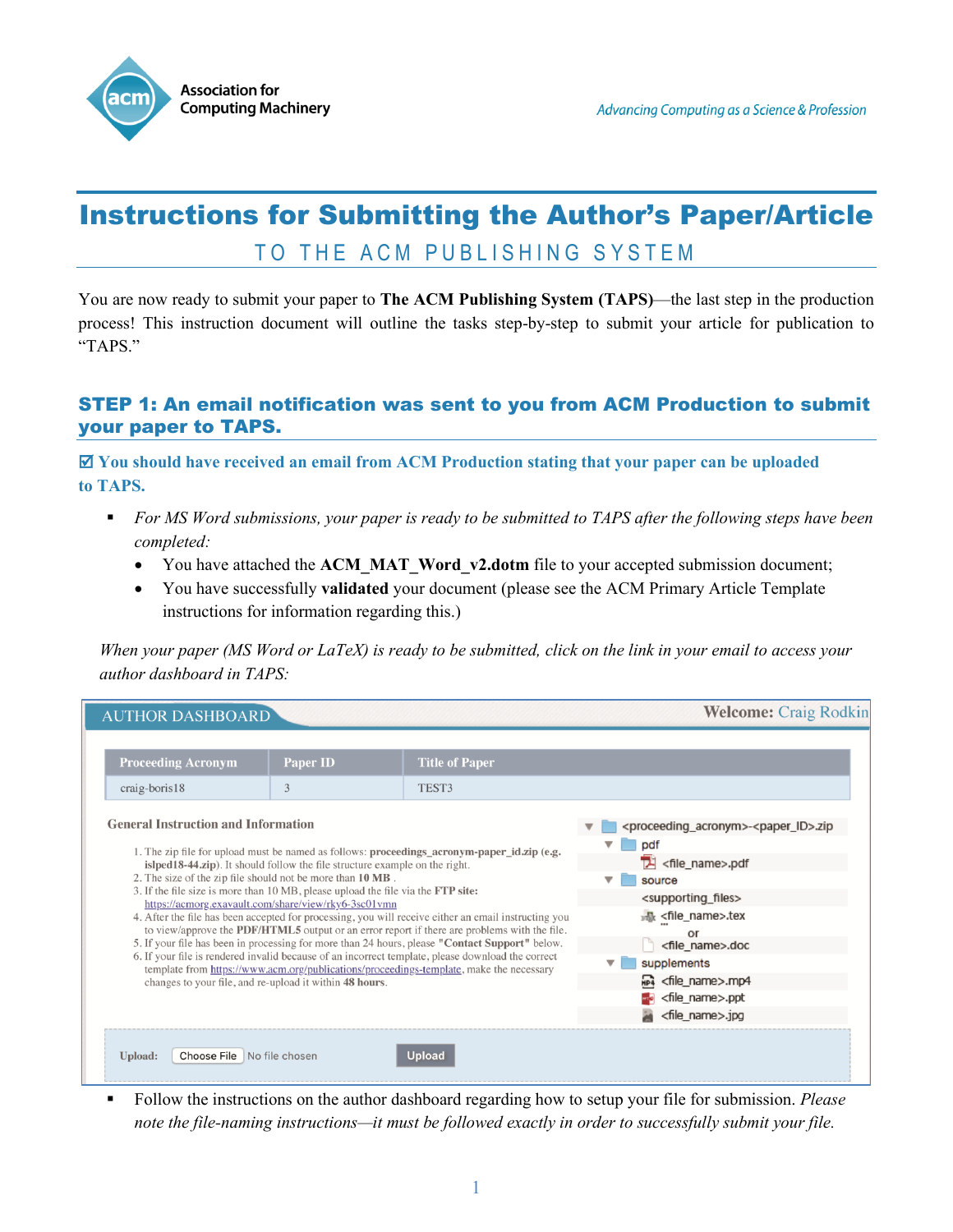2

- If your file size is less than 10 MB, then your file can be submitted via the author dashboard. You will see a confirmation message *(see example to the right)* if the file is submitted successfully:
- If the file size is greater than 10 MB, then follow the instructions regarding how to submit your file via the FTP site. *(See example on the right.)*
- 







*You will also receive an email notification when your paper has been successfully submitted to TAPS.*

## STEP 1.1: If you receive an error message after uploading your source file: